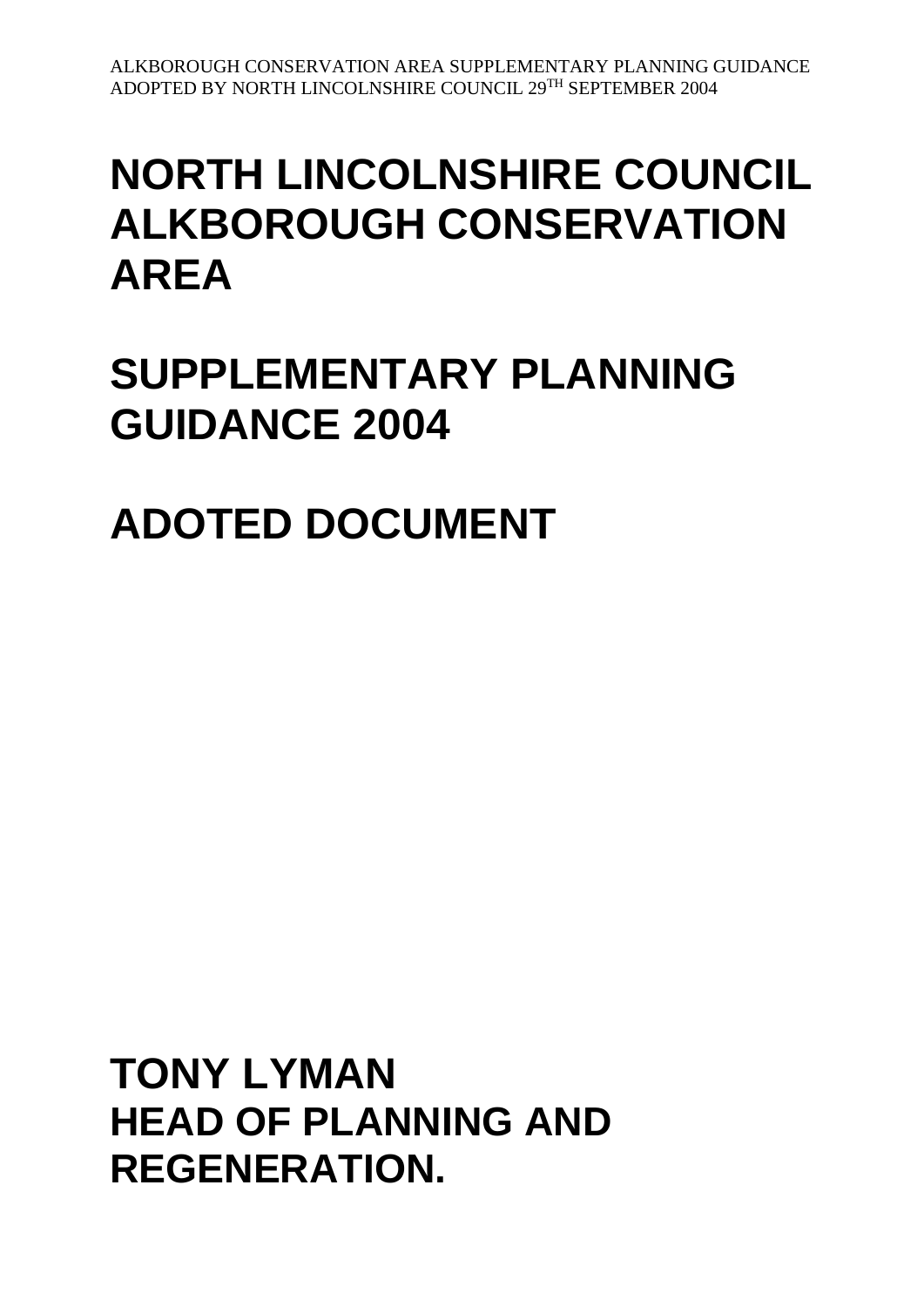# **Contents.**

# **Section 1: Background Information**

- 1.1Introduction
- 1.2 North Lincolnshire Local Plan
- 1.2The development of Alkborough
- 1.3The character of the Alkborough Conservation Area

# **Section 2: Policies**

- 2.1 General information
- 2.2 Listed buildings
- 2.3 Buildings of townscape merit
- 2.4 Other buildings Neutral buildings and negative buildings in their present form.

# 2.5 New development

- (i) Siting
- (ii) Design
- (iii) Materials
- (iv) Uses

2.6 Protection of views and focal points

- 2.7 Trees
- 2.8 Environmental and street improvements
- 2.9 How residents can help
- 2.10 Useful names and addresses
- 2.11 Bibliography

# **Maps:**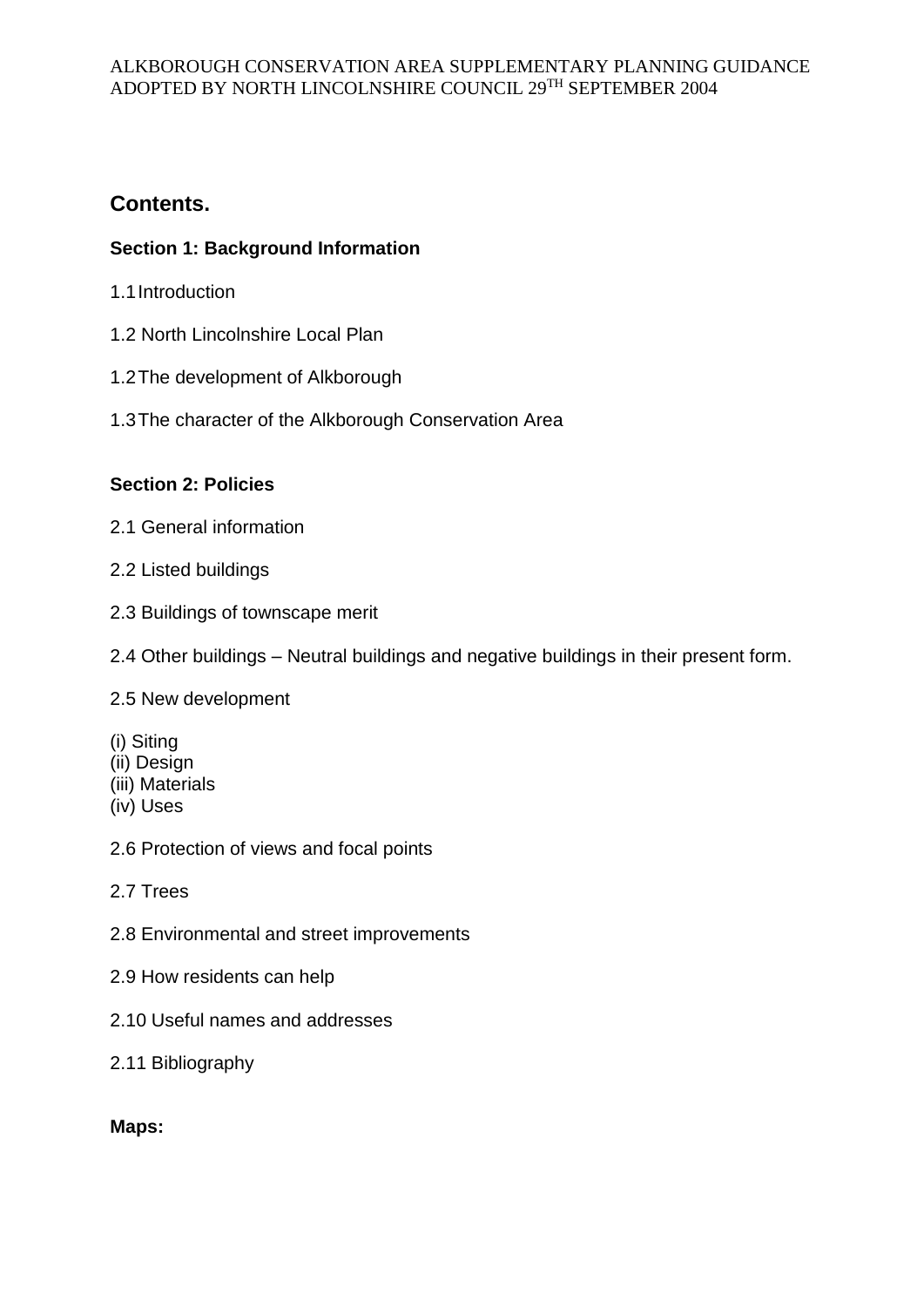ALKBOROUGH CONSERVATION AREA SUPPLEMENTARY PLANNING GUIDANCE ADOPTED BY NORTH LINCOLNSHIRE COUNCIL 29TH SEPTEMBER 2004 Map showing Conservation area boundary ;listed buildings; buildings of townscape merit and other features.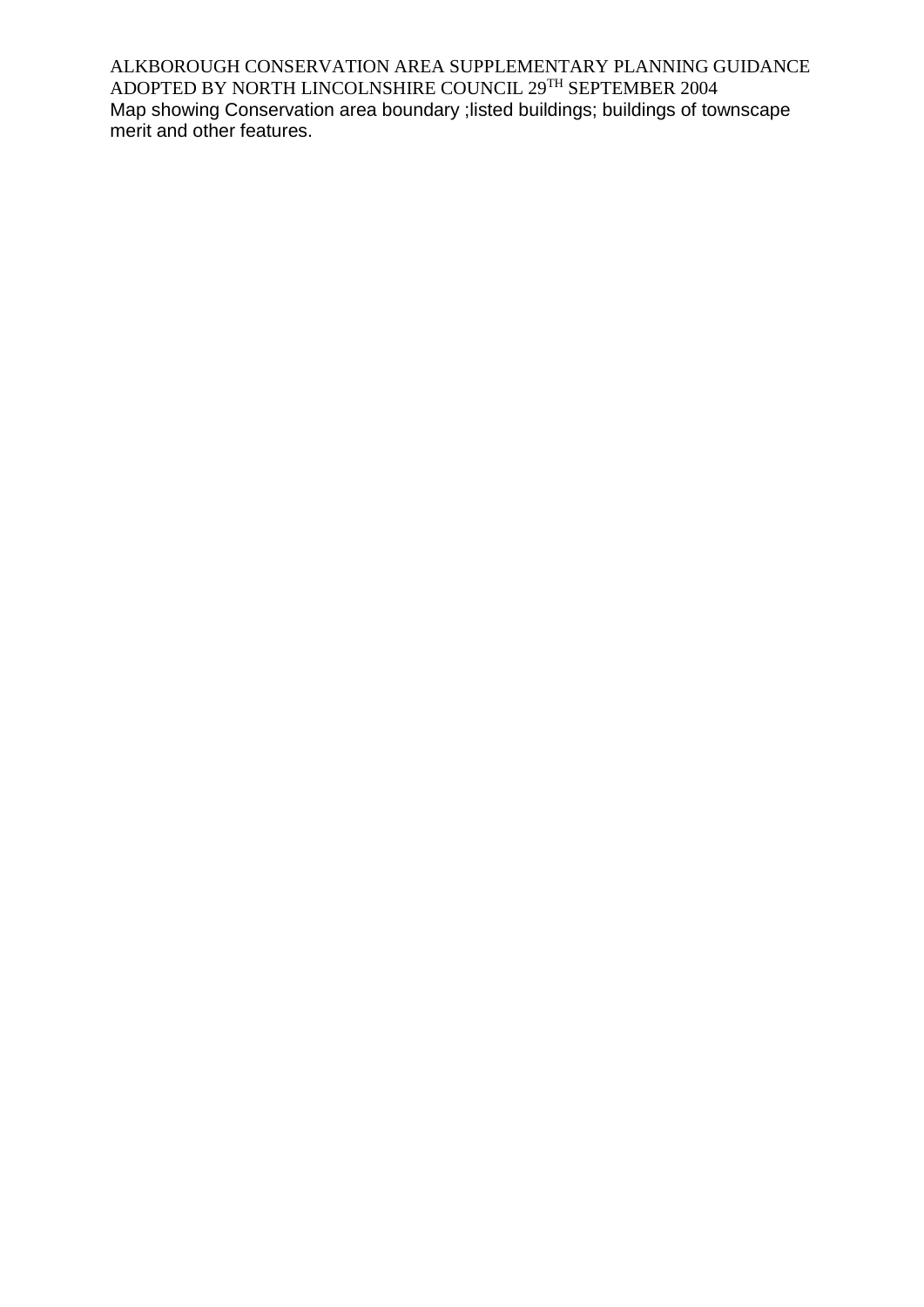# **SECTION 1 BACKGROUND INFORMATION**

# **1.1 Introduction**

Alkborough is a small village in a strategic position overlooking the River Trent as it joins the Ouse to become the Humber. Originally an important means of access to the settlement was by river. The development of modern highway networks and the consequent decline in river use means that the settlement, when accessed by that network can seem somewhat remote. The village has Saxon origins that are evident in the Church of St John the Baptist. However, the surviving historic fabric mostly dates from the enclosures of the late 18th century when it was the estate village for the Goulton family of Walcot Hall.

The modest buildings share a common use of limestone and red brick with pantiled roofs. A typical form is the single storey cottage with a window to either side of a central door, though several have since been raised or extended. Links with the countryside are ever present in the form of green verges in the streets, mature trees and farmyards contained within the fabric of the village.

Glanford Borough designated a conservation area for Alkborough in 1970. The boundary was tightly drawn to cover just the historic village centre. In 1980 the area was extended to the north and south. Now, the conservation area includes the planned core of the village immediately south of the church, an area of lower density building to the north together with the hamlet of Walcot set in parkland to the south. It also includes two significant ancient monuments, a turf maze, known as Julian's Bower, and an extensive medieval earthwork called Countess Close.

A conservation area is *an area of special architectural or historic interest the character or appearance of which it is desirable to preserve or enhance.* This is set out in the Planning (Listed Buildings and Conservation Areas) Act 1990, which requires local authorities to publish proposals for the preservation and enhancement of conservation areas and to assess all development proposals within such areas very carefully.

This document builds upon an appraisal of the character of the conservation area, which is published as a sister document, by providing detailed guidance on the management of the area. Both documents have been the subject of a consultation with local residents and other interested parties and have been amended as a result. North Lincolnshire Council has adopted both as Supplementary Planning Guidance to be used to inform and guide its decision making when determining planning and listed building consent applications within, and on the boundaries of, the conservation area.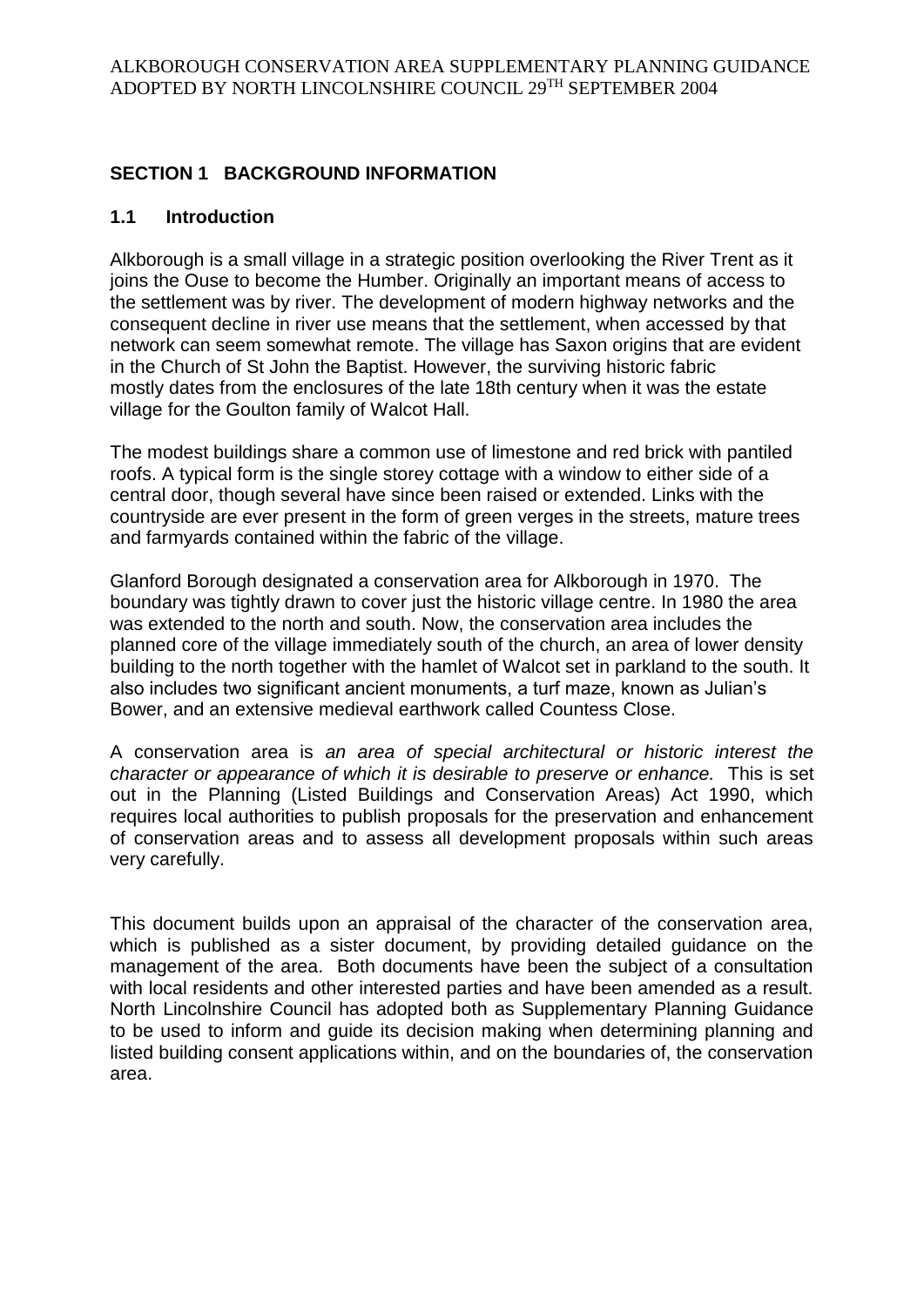# **1.2 North Lincolnshire Local Plan**

The North Lincolnshire Local Plan was adopted in May 2003 and should be consulted in conjunction with this document. Within the Plan are detailed policies, which seek (amongst others) the protection of listed buildings and the preservation and enhancement of conservation areas.

Alkborough is defined in the Local Plan as a minimum growth settlement where the building of a single dwelling, or very small groups up to a maximum of three dwellings, is permitted in the main body of the settlement. A healthy rural economy is promoted via the retention of the existing level of services. The Local Plan seeks the development of previously developed land and vacant buildings to take up the Greenfield sites of the locality

#### *The following policies are relevant:*

#### Policy HE1 Conservation Areas.

This policy states that the Council will continue to protect areas of special quality and character by designating new conservation areas, and by reviewing existing conservation areas.

Policy HE2 Development in Conservation Areas.

This policy states that all new development within a conservation area, or which might affect the setting of it, should preserve or enhance the character and appearance of the area and its setting. Detailed guidance is also included on how this should be achieved.

Policy HE3 Demolition in Conservation Areas.

This policy provides the criteria by which applications for demolition will be considered.

Policy HE5 Development affecting Listed Buildings.

This policy describes how the Council will seek to secure the preservation, restoration and continued use of listed buildings.

Policy HE6 Demolition of Listed Buildings

This policy outlines how applications for the demolition of listed buildings will be assessed.

Policy LC11 Areas of Amenity Importance

This policy describes how the Council will seek to protect Areas of Amenity Importance.

## **Archaeology.**

Further policies consider archaeology and include the requirements for archaeological evaluations for certain sites and buildings. These policies are consistent with central government advice in PPG16, which stresses the importance of understanding and recording sites and buildings prior to development.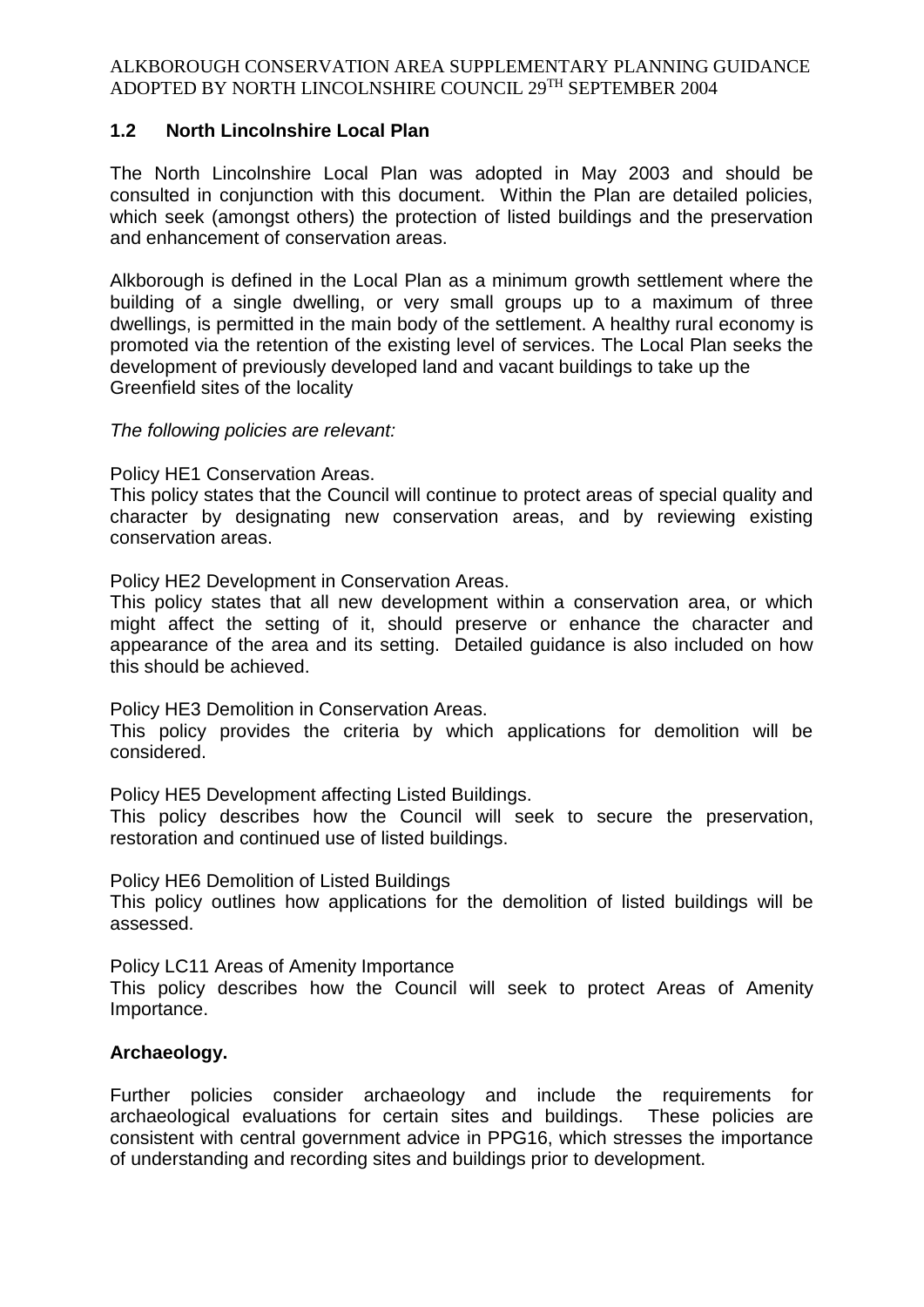### ALKBOROUGH CONSERVATION AREA SUPPLEMENTARY PLANNING GUIDANCE ADOPTED BY NORTH LINCOLNSHIRE COUNCIL 29TH SEPTEMBER 2004 **1.3 The development of Alkborough and Walcot.**

The village of Alkborough lies in a strategic position above the confluence of the Rivers Ouse and Trent, and a settlement has existed here since at least late Saxon times, as fabric in the base of the church tower attests. There was also a separate settlement at Walcot from the Middle Ages.

Two early surviving features of Alkborough – Countess Close and Julian's Bower – have given rise to speculation about the origins of the village. In the 18th century, William Stukeley considered the earthworks of Countess Close to be a Roman entrenchment, although it is now considered to have been a fortified medieval steading. The turf maze, Julian's Bower, has also been described as a 'Roman labyrinth' until more recent historical research has ascribed it to the early 13th century.

Alkborough developed an agricultural economy that, by the 17th century, had generated sufficient wealth to justify the building of Walcot Old Hall. Enclosure in the 1760s established the existing pattern of the village with several farms, such as College Farm, Holme Farm and Spring Gate Farm, fronting the main streets rather than being isolated on their holdings.

Enclosure also coincided with the building of Walcot Hall by Thomas Goulton who, with his successors, was a significant patron of the village. The Goultons provided an infants' school, later succeeded by their gift of the existing village school of 1874. They also provided a Reading Room in 1882 and the land for the 1905 Burial Ground.

In addition to the Church of St John the Baptist, Alkborough also supported a Primitive Methodist Chapel, built in 1827, and a Wesleyan Chapel of 1840. This is despite the population reaching a peak of 468 in 1851, which was not significantly exceeded until the late 20th century.

Until the late 19th century, Alkborough was connected as much by water as it was by road, with regular steam packets to Goole, Hull and Gainsborough. Since then, increased isolation has meant that there has been little change. The modernisation and intensification of farming has lead to the addition of more recent buildings to the existing farmyards and the demise of local services, such as the wheelwright, and newer housing has infilled gaps in the village streets. Local authority housing from the early 20th century has developed to the east of the village, while further housing later in the century has extended the village to the north.

# **1.4 The character of the Conservation Area**

Alkborough retains a character formed by the consistent use of limestone, red brick and pantiles on buildings fronting softly informal streets with a background of mature trees and hedges. The earlier houses date from the 18th century, although some may have older components. They tend to be single storey, fronting onto the road, with limestone walls and pantile roofs. The windows are vertically hung sliding sashes or the 'Yorkshire' horizontal sliding type. In several cases there is evidence of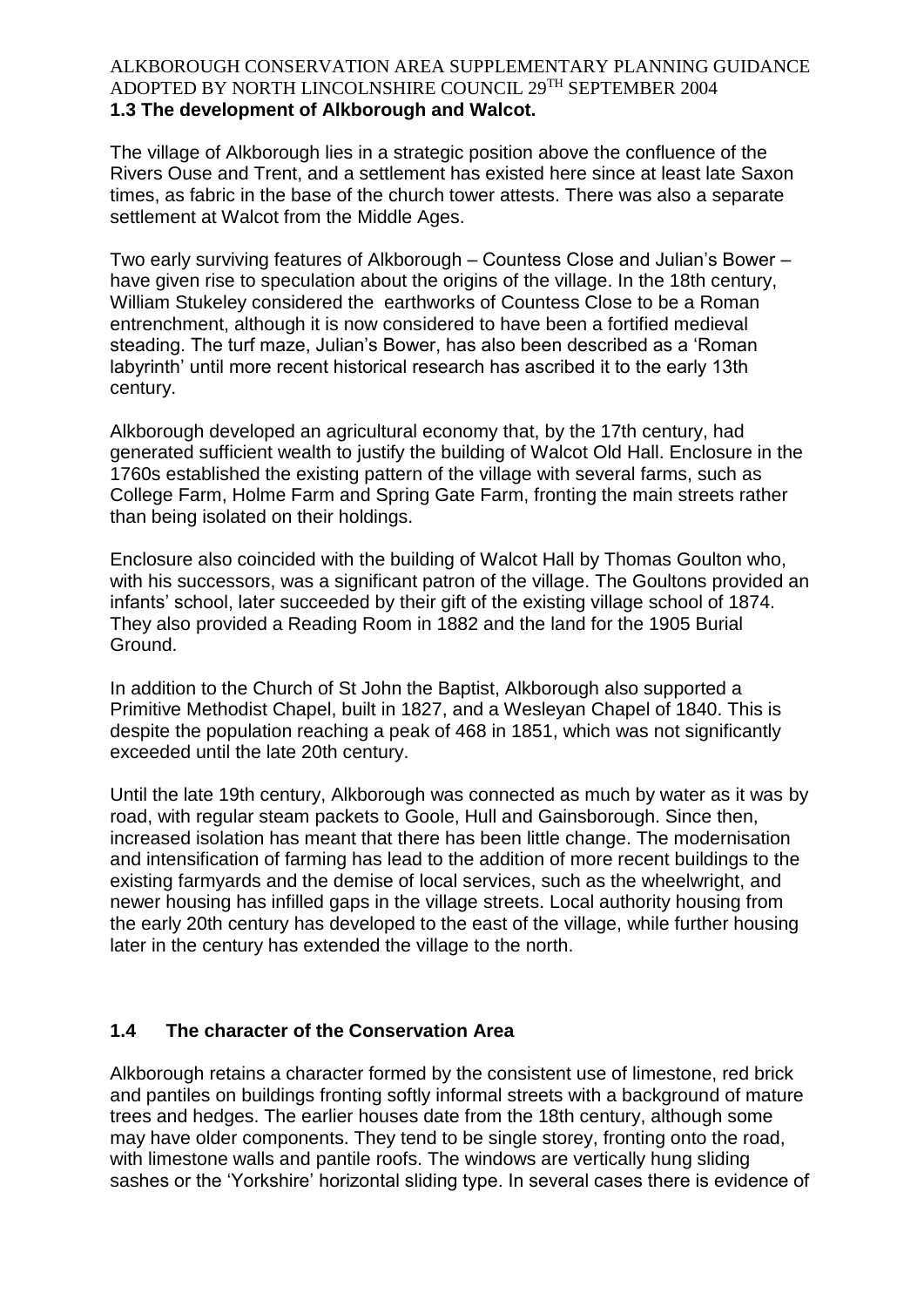ALKBOROUGH CONSERVATION AREA SUPPLEMENTARY PLANNING GUIDANCE ADOPTED BY NORTH LINCOLNSHIRE COUNCIL 29TH SEPTEMBER 2004 these houses being raised to two storeys in the later 18th and 19th centuries with brick arches to the lower window openings.

From the late 18th century, two-storey houses are the norm, some rendered to give a finish to poor quality stone. In the 19th century brick takes over from stone. Some of the brick, as at Prospect Farm and the Wesleyan Chapel, is a yellow-buff colour that tones with the limestone, but mostly it is red brick exploiting the contrast with the stone when used for quoins and arches.

The primary land-use in Alkborough is residential and for modern purposes this must include a substantial element of outward commuting, as there is little employment within the village other than farming which, of course survives with increasing mechanisation and decreasing manpower. The integration of active farmyards into the fabric of the village is an essential facet of its character.

There are constant reminders of the strategic scarp-top location in the dramatic views that open out, particularly to the west and north. The church tower dominates views across open countryside towards the village. It is notable that the tower is also the main landmark to be seen from below the scarp face. It is also characteristic that the built form of the village is masked, in views from outside it, by trees and hedges. The distinctiveness of the village is, therefore, vulnerable to any development that extends beyond that envelope.

# **SECTION 2 POLICIES**

# **2.1 General information**

The following sections contain a number of policies and guidance for preserving or enhancing the Conservation Area. Included is information about controls on listed building and about improving buildings, which contribute positively to the character of the conservation area. Further sections deal with design guidance for new development, and the protection of important views and focal points within the conservation area. Included at the end of this section is a list of various organisations which publish additional guidance, including details of where to obtain another useful document, Planning Policy Guidance Note (PPG 15), which sets out central government's policies in relation to listed buildings and conservation areas. Local policies are set out in the North Lincolnshire Plan, which was adopted in May 2003. Further guidance on planning in conservation areas can be obtained from the Council's Planning and Regeneration Service.

# **2.2 Listed Buildings**

It is the consistency of the older buildings, rather than their quality in a wider context, that is significant to the character of Alkborough. It is not surprising, therefore, that only a few buildings stand out sufficiently to be statutorily listed.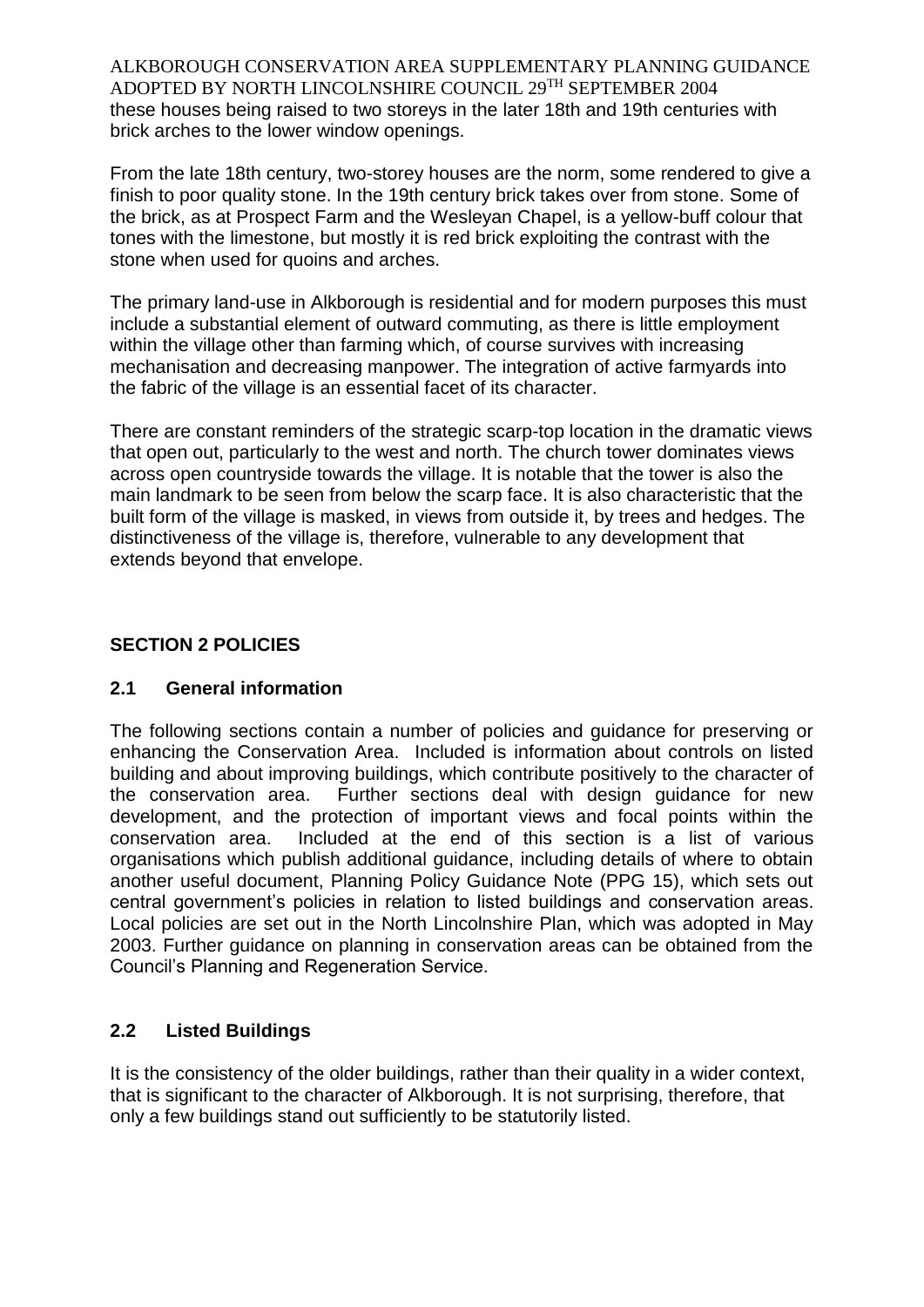The most important listed building is the Church of St John the Baptist with its 11th century tower, medieval aisles and late Victorian restoration. It is grade I. The remnant of the churchyard cross, apparently worn down by the sharpening of blades, is grade II as are the other listed buildings in the village - the 18th century Providence Cottage and the Wesleyan Chapel of 1840. At Walcot, the Old Hall is grade II\*, while the much altered Walcot Hall is grade II, as is the nearby Peel Cottage built for the estate in early 1800s.

Just outside the conservation area, off West Halton Lane, the four-storey tower of a former windmill is listed grade II. There are other buildings that would be listed but for alterations to windows and roof coverings, such as the 18th century Manor House and Southdale House in Cross Street.

Polices relating to listed buildings can be found in the North Lincolnshire Local Plan Which was adopted in May 2003 (Polices HE5, HE6 and HE7). Broadly, these seek to prevent the demolition of listed buildings or their unsympathetic alteration.

"Listing" covers both the interior and exterior of a listed building, and all structures within the curtilage, which form part of the land and have done so since before 1 July 1948.

 *Listed Building Consent is needed for all alterations and extensions which affect the architectural or historic interest of a listed building*

Alterations to listed buildings which may need consent include relatively minor changes like inserting a new window; removing an internal wall, door or fireplace; adding a chimney or flue; removing panelling or fitted cupboards; and inserting a new bathroom where new drainage is required.

Like-for-like repairs usually do not require Listed Building Consent. Owners of such buildings should be encouraged to use traditional materials for roof repairs including lead for flashings and pantiles, clay tiles (or occasionally slate) for roofing repairs.

Brick and stonework should be carefully repointed using traditional lime mortars with a brushed flush joint (not weatherstruck or ribbon joints) and cleaning should only be undertaken where its is structurally necessary (such as where build up of dirt or lichen is causing the bricks or stone to break down).

Windows should be always repaired *in situ* rather than replaced wholesale. A good joiner can repair rotting timber windows by piecing in new sections and there are many companies who can upgrade timber windows to provide much improved sound and heat insulation. Doors should also be repaired whenever possible but where replacement is needed, the new door must match the original exactly.

 *Like-for-like repairs usually do not require Listed Building Consent although they must be carried out using traditional materials and detailing.*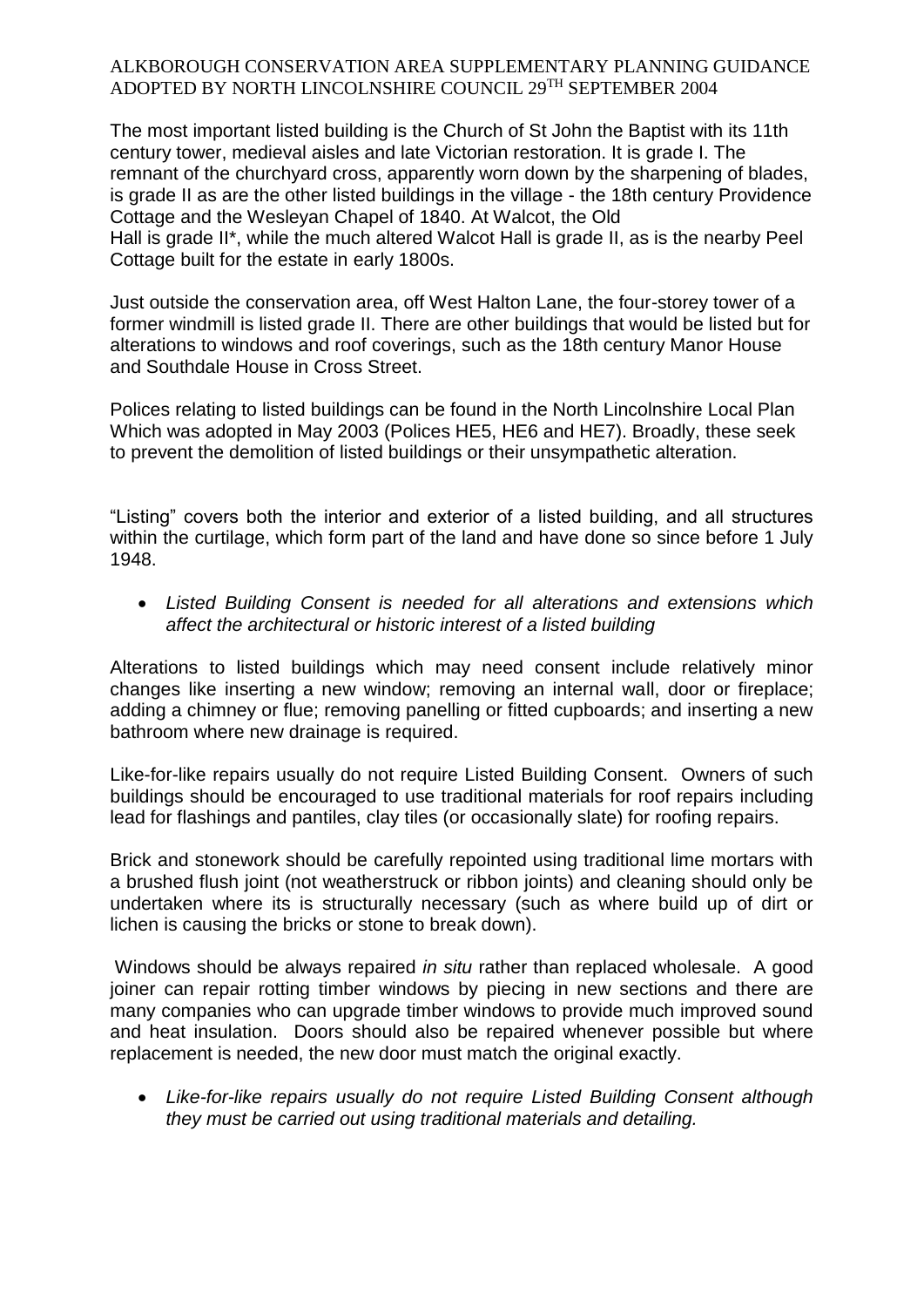The importance of the interior as well as the external appearance must be recognised when dealing with listed buildings. It is important that the original plan form and features are protected. Opening up previously separated rooms or moving staircases, removing chimneybreasts, fireplaces, original doors and decorative plasterwork are all changes that are unlikely to receive listed building consent.

 *The original plan form and historic interior features of listed buildings should be preserved.*

Extensions to listed buildings should be carefully designed to reflect the scale and detailing of the original building. Extensions should be to the side or rear (depending on the layout of the building) and should be lower than the original building, set back were possible and secondary in scale. Materials and details should match the original examples within the listed building, including windows and eaves and roof details.

Applications for such changes should be accompanied by enough detailed information for the Council to assess the impact of the scheme on the character of the existing building and the conservation area. The Council will require existing and proposed plans, sections and elevations at 1:50 scale with larger scale drawings illustrating details such as new windows and doors. Additional information may be requested as required.

The English Historic Towns Forum is producing an informative guide on the making of better planning applications for proposals affecting conservation areas and listed buildings which is copyright to that body until October 2003. Applicants will find this of assistance in making applications (The English Historic Towns Forum – ISBN 1 898261 51 2 – Tele 0117 9750459 – e-mail: ehtf@uwe.ac.uk).

 *Extensions to listed buildings should be secondary in scale to the original building and be carefully detailed. Applications for alterations and additions will need to be drawn-up to a 1:50 scale.*

Alterations which require Listed Building Consent are currently nil rated for VAT but repairs to listed buildings are assessed at the usual VAT rate of 17.5% and all but 5% of the VAT levied in repairs on listed places of worship can be reclaimed. Owners should contact the Customs and Excise Office (Tel: 0845 0109000 ) for further details and a leaflet.

# **2.3 Buildings of Townscape Merit and demolition in Conservation Areas**

Conservation Area Consent is required for the full or substantial demolition of buildings within the conservation area. In accordance with the Government Guidance in PPG15 there will be a presumption in favour of retaining buildings, which make a positive contribution to the character or appearance of the conservation area.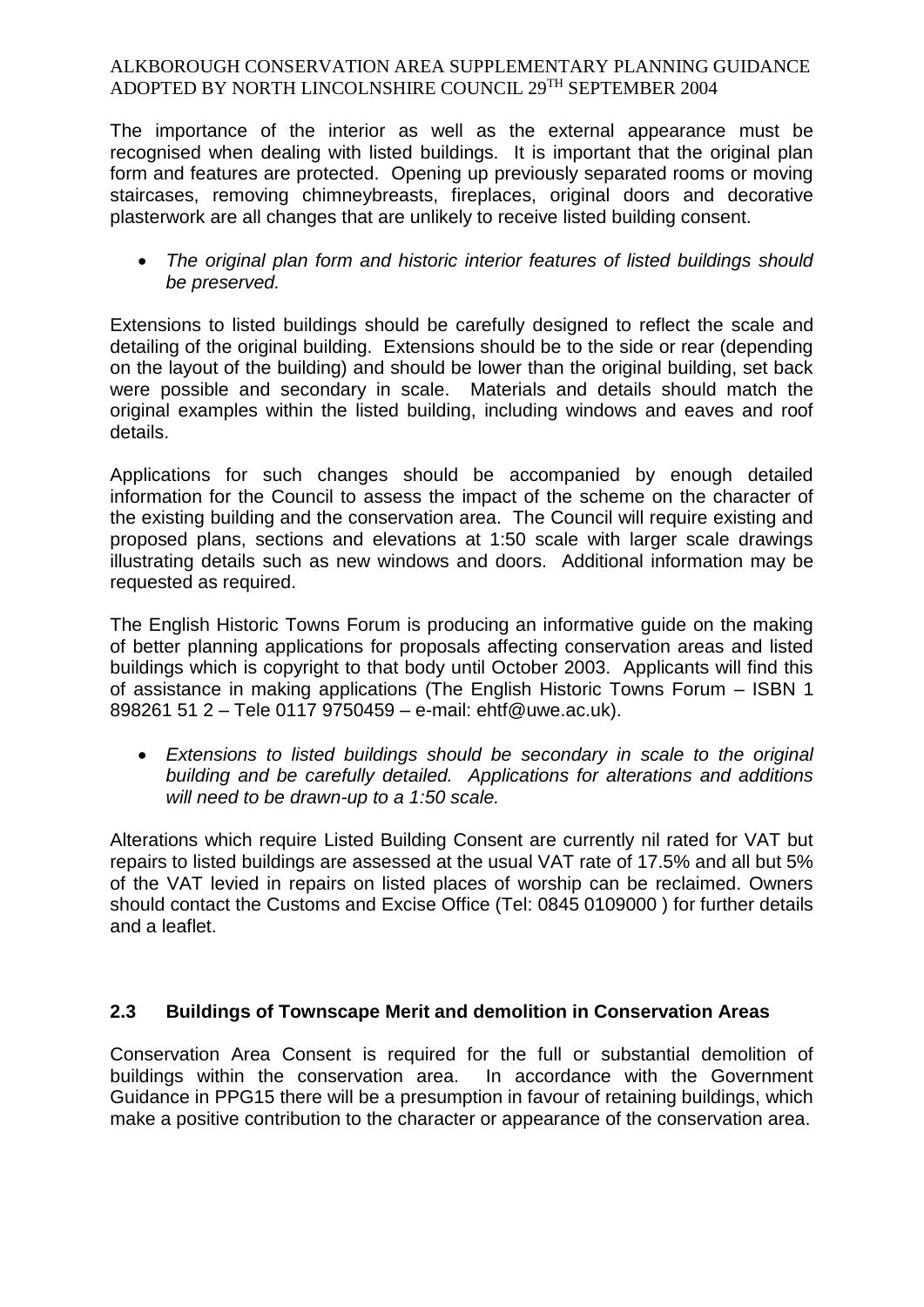This appraisal has identified a number of Buildings of Townscape Merit in the Conservation Area. These are unlisted buildings considered to contribute positively to the character of the Conservation Area. Most of them date from the late 18th or early 19th century. The symmetrical single-storey stone cottage is a persistent building type, although several of these have subsequently evolved with the addition of an upper floor.

The assessment of townscape merit also includes a few late 19th century buildings, such as the pair of houses immediately north of the church and the village school, and just one recent building, the new school extension.

As part of this study, those buildings, which make such a contribution but have not been included in the national statutory list of building of architectural or historic interest, have been identified and are shown on the map as Buildings of Townscape Merit. These buildings are therefore, generally unaltered or, could with some restoration, be easily restored to their original appearance. Their age and architectural interest is considered to provide sufficient justification for them to be given special protection.

These buildings are considered to be of local importance and contribute positively to the character of the conservation. The demolition of such buildings will erode and dilute the existing character of the Conservation Area and adversely affect its appearance. Their age and architectural interest is considered to provide sufficient justification for the presumption in favour of retention to apply and the Council will resist their demolition unless the applicant can prove that the building is wholly beyond the point of economic repair and incapable of a beneficial use. Additionally, because these buildings are an important part of the character of the conservation area, special attention needs to be paid to applications to alter and extend these properties.

- *North Lincolnshire Council will resist applications to demolish all or a substantial part of any building identified as a "Building of Townscape Merit". Additionally, alterations and extensions to these buildings will have to be particularly sensitively designed and take into account their historic and architectural interest.*
- *Every effort should be made to retain all existing traditional architectural features of these buildings the removal or loss of which will need to be fully justified within the context of any adverse impacts which this loss will have on the character and appearance of the Conservation Area. Alterations will need to incorporate matching designs and materials appropriate to the age and character of the building.*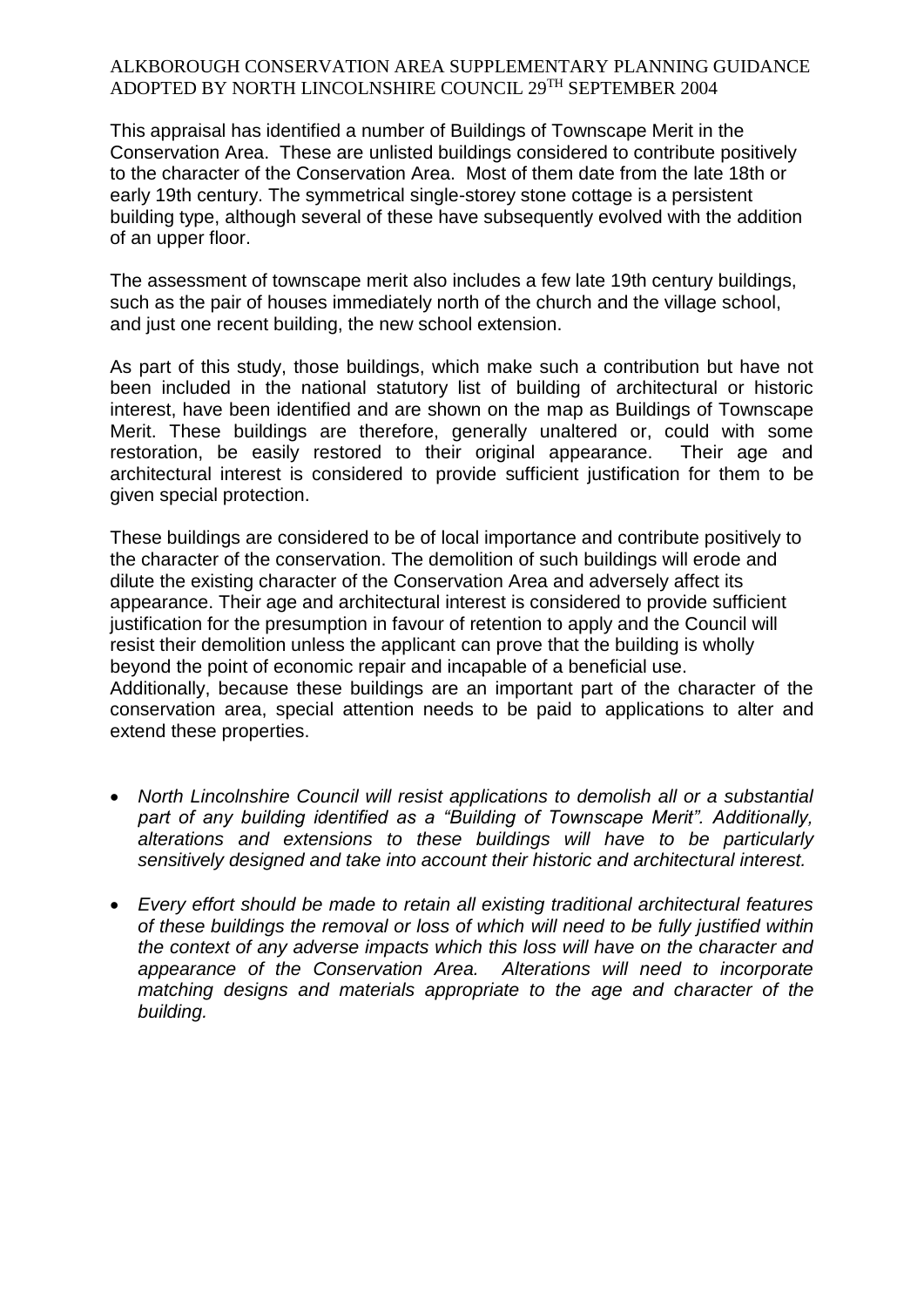# **2.4 Other buildings – Neutral buildings and negative buildings in their present form.**

Neutral buildings are older buildings, which have been altered or modern buildings the design of which is considered to be reasonably in keeping with the surrounding area.

Negative buildings are buildings, which, *in their present form*, conflict with the traditional character of the Conservation Area as identified in the character appraisal document for it. Whilst these buildings do not contribute as much to the area character as buildings of townscape merit they can be renovated sympathetically incorporating traditional designs and materials appropriate to the conservation area.

- *Alterations to neutral buildings and negative buildings shall incorporate traditional materials and designs that are associated with the key buildings in the conservation area (listed buildings and buildings of townscape merit.)*
- *Demolition of these buildings would only be considered replaced with a quality building that has been specifically designed to preserve and enhance the character of the conservation area.*

# **2.5 New Development in the Conservation Area.**

Policies for new development in conservation areas in the whole of North Lincolnshire are included in the Local Plan in the chapter on the Historic Environment (policies HE2, HE3 and HE4). Additionally, the same Plan includes Supplementary Planning Guidance, which provides detailed advice on house extensions. While this is general advice, it is nonetheless relevant to Alkborough.

The conservation area has a relatively dense historic core – the 'figure-of-eight' plan – and lower densities elsewhere. The space between buildings is an important part of the area's historical character. This is particularly apparent in the existing and former farmyards. While these spaces have, in the past, provided opportunities for development, this has not generally reinforced that character. In future, when development opportunities do arise, the following criteria will apply to the new scheme:

## **Siting**

Historically, most buildings in the village have been built at the front of the plots, giving a distinct building line at the edge of the pavement or set back slightly behind small front gardens. Where access was needed through to the rear of the plot, houses were often built at right angles to the road.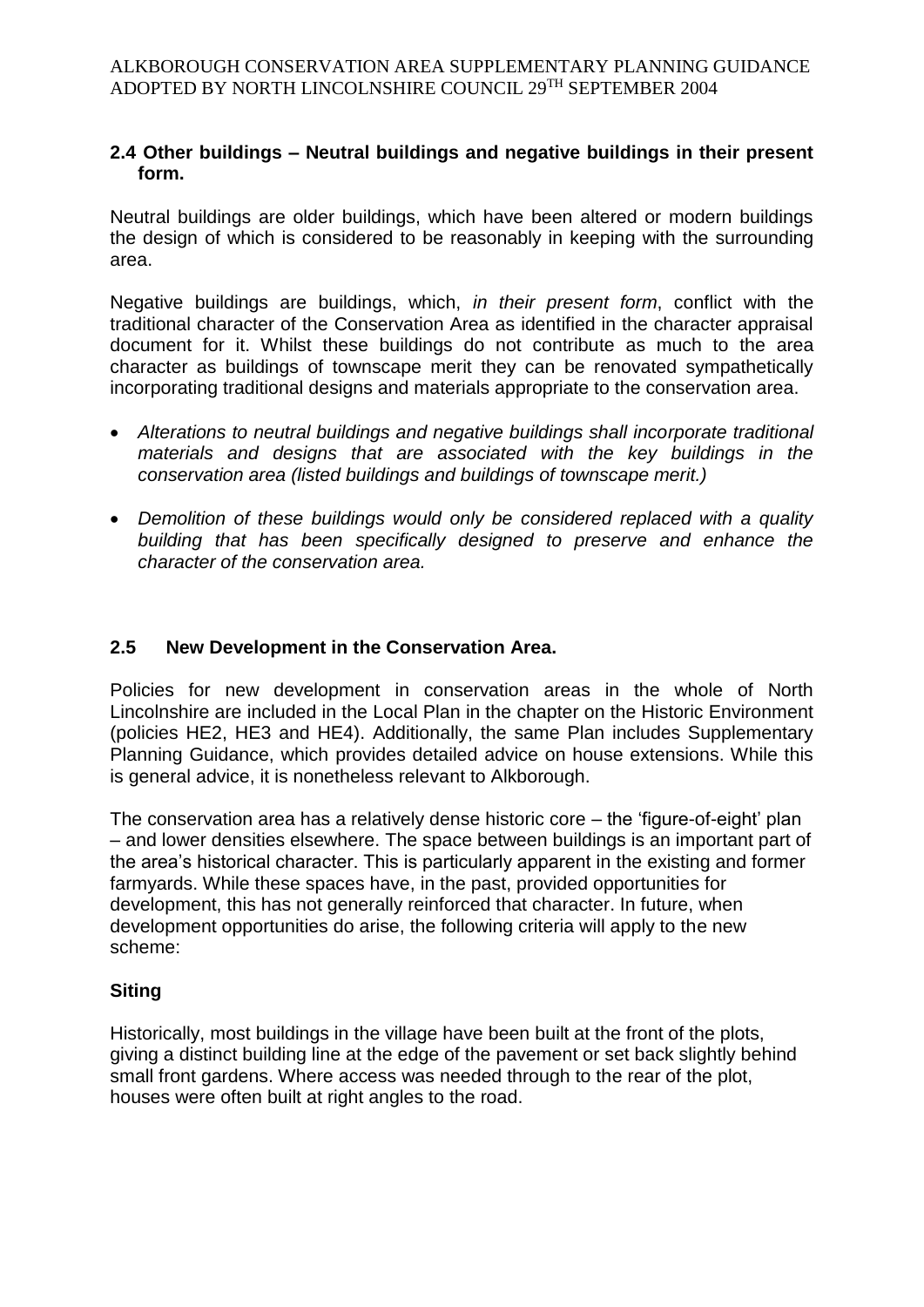These simple rules tend not to have been observed in the 20th century, when houses have generally been built in the centre of their plots. This has undermined the established character and lead to buildings intruding on significant views into the village from outside the conservation area.

• *New housing will be sited to conform with building lines at, or close to, the edge of the pavement*

• *New development will not be permitted where it will detract from the character of significant open spaces in the conservation area.*

# **Design**

The principal aim of new development should be to assimilate into its surroundings rather than making a complete contrast. This is because the attractiveness of the village relies on the visual cohesiveness of the streetscape. It does not mean that new buildings have to be replicas of old ones, but rather that their forms should be determined by traditional building depths, spans and roof pitches. In this way, continuity can be maintained as history evolves.

A major problem with modern bungalows has been their considerable building depth. This requires large roof-spans, which in turn produce the uncharacteristic proportions of expansive roofs on relatively small buildings. Further details of fenestration, eaves, verges or chimneystacks can also be borrowed from local examples to good advantage, for instance eaves detailing with exposed rafter feet rather than modern fascias and soffits.

- *The form of all new development should reflect the dimensions and rhythms of traditional building depths.*
- $\bullet$
- *The sitting of all new development should respect traditional relationships of building to the street frontage.*
- *The height of new building should be sympathetic to exiting buildings and respect traditional, spans and roof pitches. .*
- *Uncharacteristic detailing should be resisted.*
- *The addition of chimneystacks in some locations may be required, to ensure compatibility with adjoining properties.*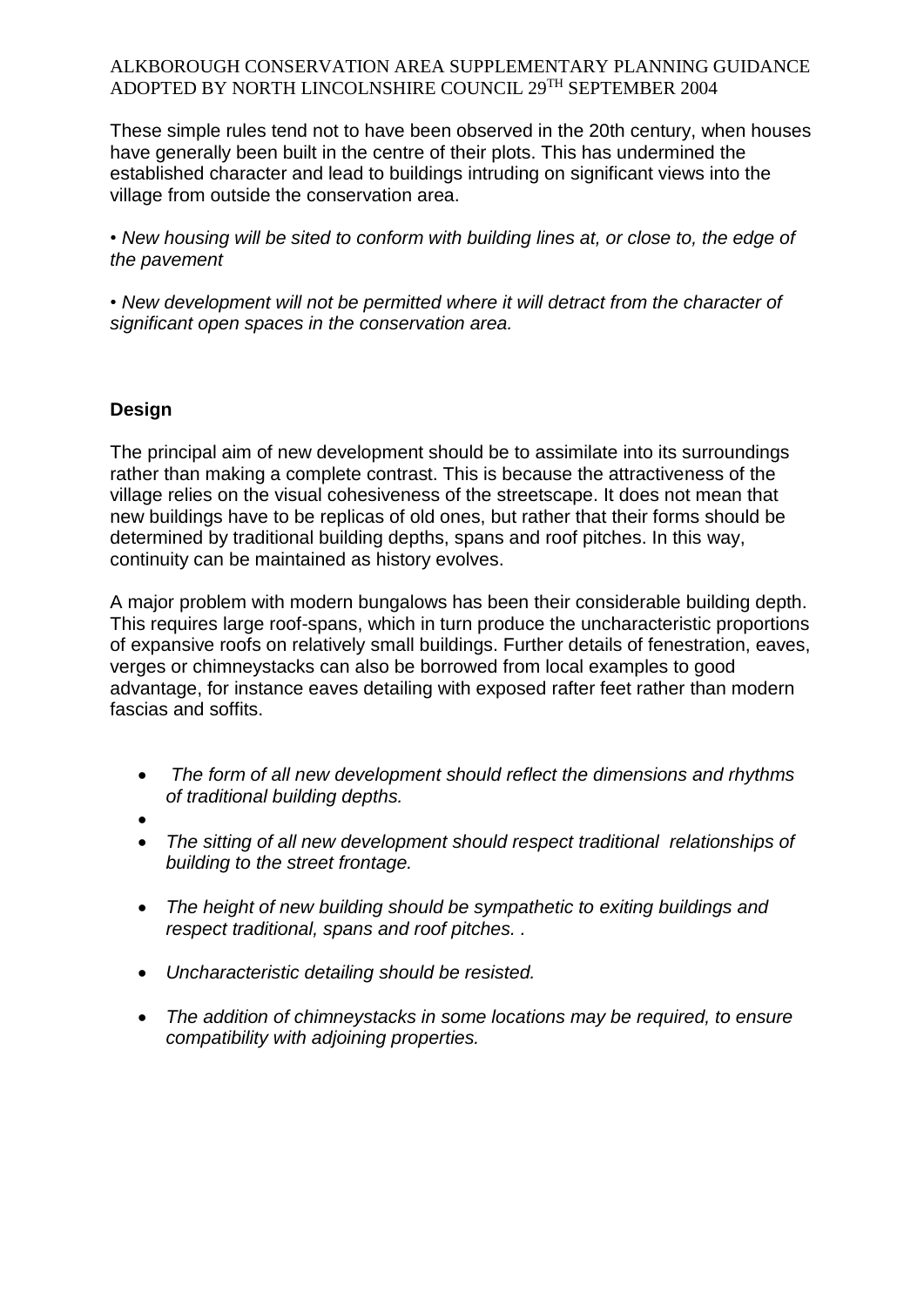# **Materials**

Alkborough's traditional character relies strongly on a restricted palette of materials. Walls are either roughly coursed local limestone, sometimes with contrasting red brick for details such as quoins and arches, or wholly of red brick. Roofs are clay Lincolnshire pantiles or Welsh slate. Joinery is timber or iron.

Departure from this norm, particularly the use of harsh bricks, renders and imitations, is a primary cause of discordance in the conservation area. Modern, machine-made flat clay tiles will rarely be acceptable; neither will concrete tiles, artificial slate or plastic doors and windows.

Windows should be traditionally detailed with vertically or horizontally sliding sashes, or casements fitted flush with their frames. Top-hung false "sashes" are not suitable. Front doors should be made from timber, planked or with recessed moulded panels.

All timber should be painted not stained.

- *A limited range of traditional materials and details should be specified for new development in Alkborough.*
- *Traditional materials and details should be specified for new development. The use of material other than timber is unacceptable for windows, doors and conservatories in conservation areas.*

## **Uses.**

The buildings of Alkborough are almost entirely in residential use but the Council accepts the case for alternative uses where they can be shown to meet definite local needs.

## **2.6 Protection of open spaces and views.**

The Church of St John the Baptist is the primary landmark in the village. Standing on its elevated churchyard, it is seem from all the main approaches – Front Street, Back Street, Whitton Road – and from Prospect Farm to the north. The church is also prominent in views from outside the conservation area across open farmland to the north and east and from below the scarp on the flat lands to the west.

Most of the historical development, in Back Street is set back from the edge of the scarp allowing the church tower to dominate views towards the village from the Trent valley. Little recent building has intruded upon this view and it is important that any further building is similarly set back.

Front Street is also a focal point, its wide greens giving a marketplace dimension. It is important that this openness is maintained without the obstruction of too much planting.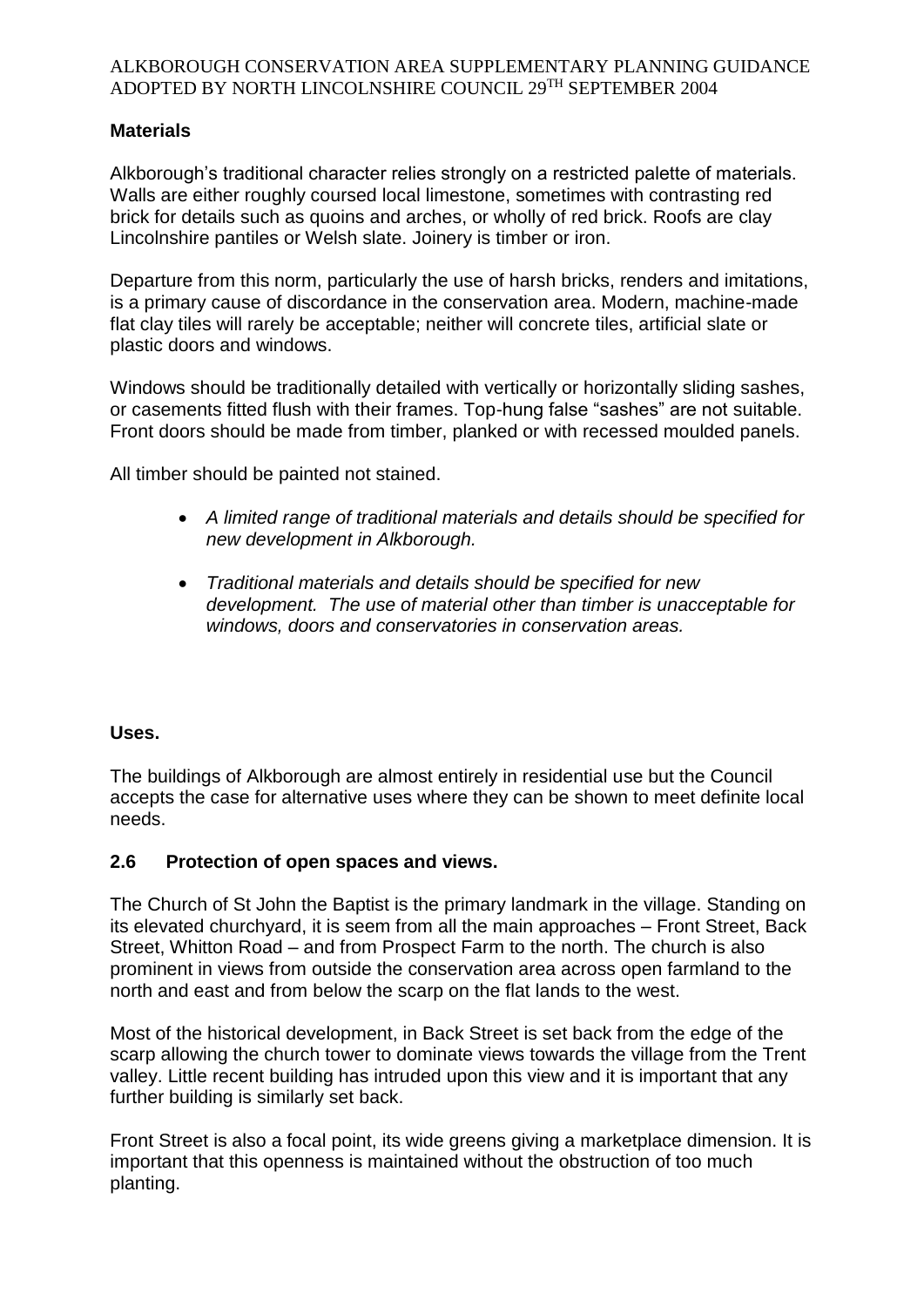*The Council will protect the existing views within Alkborough, principally of the church from the streets that radiate from it; views out of the conservation area, especially those from Julian's Bower and Prospect Farm; and landscape views towards the conservation area, particularly from below the scarp. The raised platform of the churchyard will continue to be the focal point of the village, but the significance of Front Street as a major open space is recognised also.*

# **2.7 Trees**

Trees are very important to the character and appearance of the conservation area and designation gives the Council powers to control what happens to them.

 *If you wish to lop, top, uproot or fell a tree in the conservation area which is not already covered by a Tree Preservation Order (TPO) you must give the Council 6 weeks written notice before carrying out the work; trees have legal protection equivalent to a TPO for that period, and the Council may make an Order if it is considered appropriate. Proposals to prune a tree should clarify what is envisaged and the extent of the work. The Council will not normally require applications for the removal of dead wood with secateurs or handshears..*

Trees which, whilst remaining healthy, have reached a stage in their development where the crown spread begins to get smaller, are now generally regarded as "veteran''. Such trees may not necessarily be particularly old, but the onset of old age has been brought about by the tree's response to the surrounding environmental conditions (soil, air water and nutrient availability). They may therefore exhibit increasing die-back of branches, bark and trunk and may contain significant amounts of dead wood. Whilst the removal of dead wood will not generally require consent from the Council, the treatment in older trees requires careful consideration, and the Council can provide free advice. The Council is also currently producing Supplementary Planning Guidance on "Trees and development", and is looking to a long term tree strategy which will involve new planting and additional Tree Preservation Orders.

 *The Council will seek to promote the dissemination and use of best practice techniques for the proper management of veteran trees.*

# **2.8 Environmental and Street Improvements.**

The Council is committed to retaining the simple rural character of the conservation area by keeping street furniture and planting to a minimum. It will also give very careful consideration to proposal to introduce modern kerb races as these can disrupt the character of existing verges.

The long-term strategy of the Council is to seek the undergrounding of all overhead wires and the removal of telegraph poles in conservation areas. When this is achieved in Alkborough, there will be a need for a street lighting scheme using plain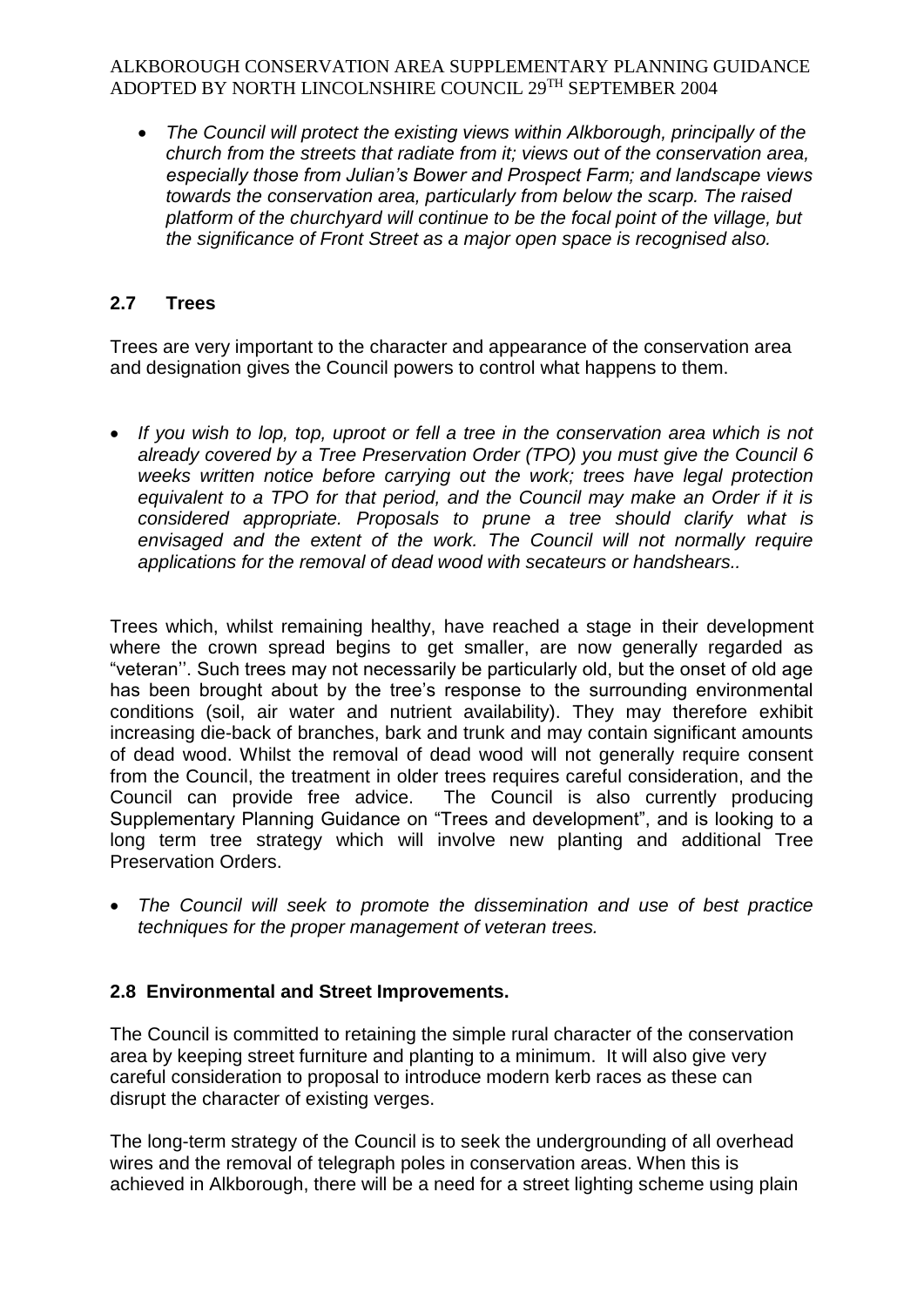ALKBOROUGH CONSERVATION AREA SUPPLEMENTARY PLANNING GUIDANCE ADOPTED BY NORTH LINCOLNSHIRE COUNCIL 29TH SEPTEMBER 2004 modern fittings mounted on simple columns or on buildings. It will be important for the scheme to observe a lower level of lighting, appropriate to the rural character, rather than an urban brightness.

 *The Council will seek the removal of overhead wires and will promote a sensitive scheme for street lighting.*

# **2. 9 How residents can help.**

The character of the Conservation Area comes not only from the physical appearance of the town but also from the community who live and work in the area. Retaining and enhancing that character can only be achieved through residents, the Council and other service providers working together.

An owner is responsible for the continued maintenance of their property and garden, and regular repair with traditional materials can help to retain the quality of the townscape. Local residents and amenity groups can also help by recording the local history and features of the area, and by passing on information about good local builders and suppliers of traditional materials and skills.

If you live in the Conservation Area and are considering undertaking any repairs or alterations to your property or land, the best approach is always to contact the Council for advice on whether any permissions or consents are required and, if they are, how best to obtain these.

Advice on such matters is part of the service paid for by local charge payers and in available by contacting the Council's Planning and Regeneration Service which is based at Church Square House in Scunthorpe. Tele: 01724 297420.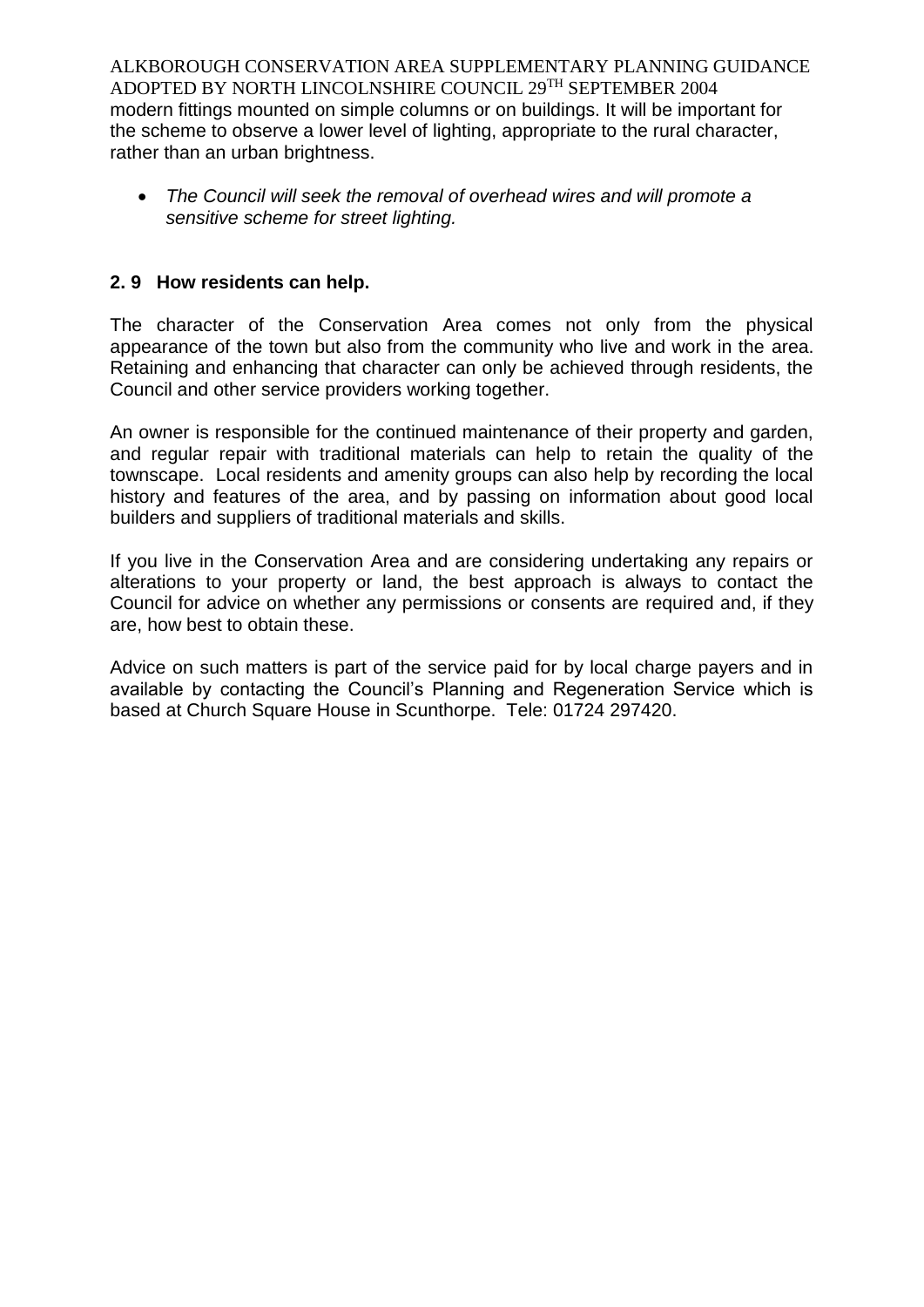#### ALKBOROUGH CONSERVATION AREA SUPPLEMENTARY PLANNING GUIDANCE ADOPTED BY NORTH LINCOLNSHIRE COUNCIL 29TH SEPTEMBER 2004 **2.10 Useful names and addresses.**

## **For specific information about the Conservation Area, please contact:**

Edward Rychlak, Planning and Regeneration , North Lincolnshire Council, Church Square House, P O Box 42, Scunthorpe, North Lincolnshire DN15 6XQ (tel: 01726 297396)

### **For further information relating to listed buildings and conservation areas, contact:**

English Heritage, 23 Savile Row, London W1X 1AB. General telephone inquiries: 020 7973 3000 Customer Services 020 7973 4916.

#### **For detailed advice on repairing and restoring Georgian houses, contact:**

The Georgian Group, 6 Fitzroy Square, London W1P 6DY. Telephone: 020 7377 1644

## **For "Care for Victorian Houses" leaflet, contact:**

The Victorian Society, 1 Priory Gardens, Bedford Park, London W4 1TT Telephone: 020 8994 1019

**For information on contemporary approaches to the management of conservation areas and historic towns in general, contact:**

English Historic Towns Forum P.O. Box 22 Bristol BS16 1RZ **Telephone: 0117 975 0459**

#### **For an excellent range of technical advice leaflets, contact:**

The Society for the Protection of Ancient Buildings (SPAB), 6 Fitzroy Square, London W1P 6DY. Tel: 020 7377 1644